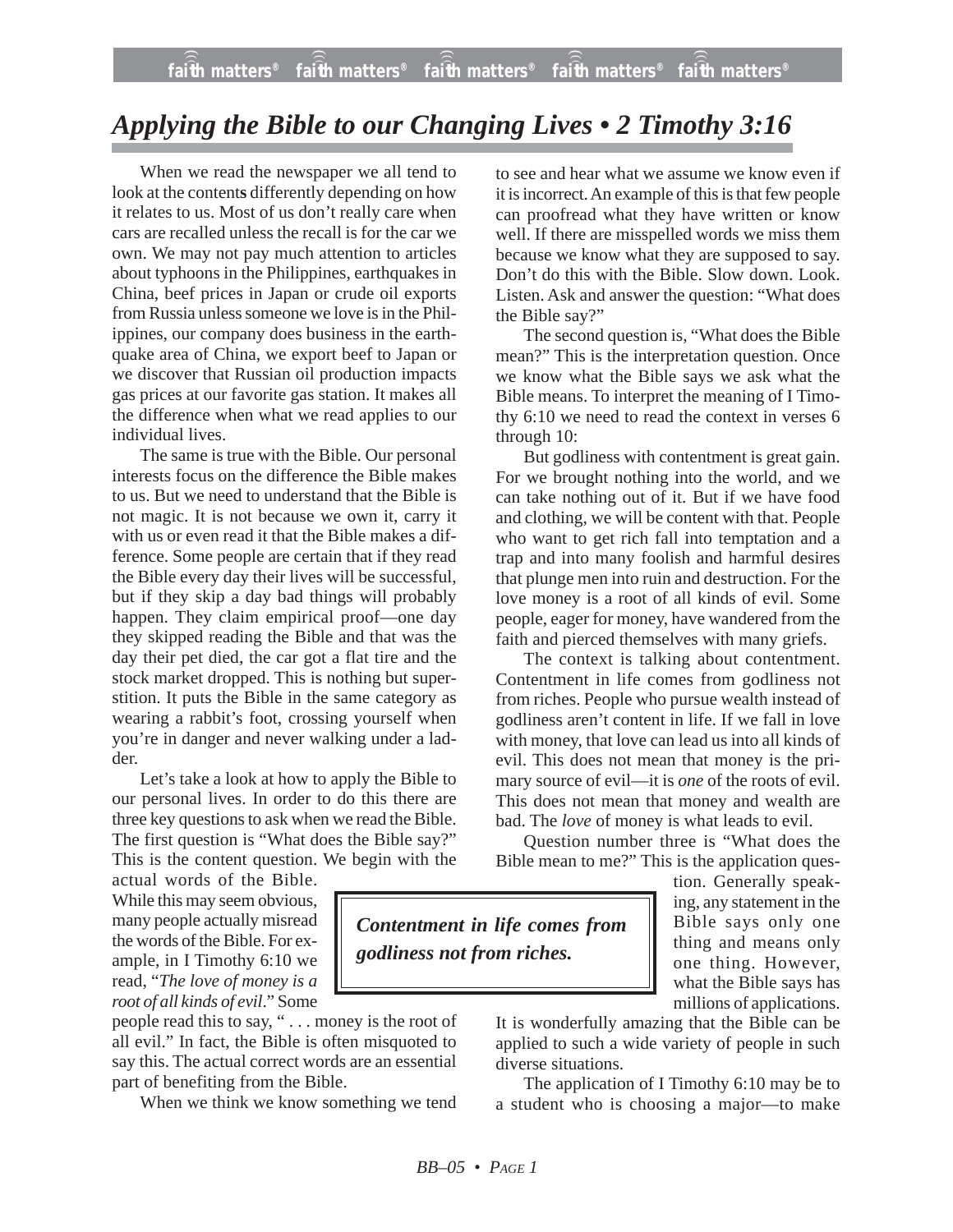## **faith matters® faith matters® faith matters® faith matters® faith matters®** ))) ))) ))) ))) faith matters<sup>®</sup> faith matters<sup>®</sup>

money or to serve God. It may apply to a person getting ready to retire, someone who just received an inheritance, an individual trying to decide whether to file a lawsuit, a rich person who always wants more, a poor person who can't think about anything but getting rich, a generous person who lives to give or a greedy person who always has excuses for never giving. The list is as endless as our names and individual circumstances.

Do you love money? How does this Bible teaching apply to you? In looking again at I Timothy 6:10 ("*The love of money is a root of all kinds of evil*") we must ask three questions: What does the Bible say? What does the Bible mean? What does the Bible mean to me?

The Bible is a fabulous book. It is rich and deep and full. It is God's Word. It is good for all kinds of things in our lives. 2 Timothy 3:16-17 says:

All Scripture is God-breathed and is useful for teaching, rebuking, correcting and training in righteousness, so that the man of God may be thoroughly equipped for every good work.

*Let's take a closer look at this list.*

The Bible is good for teaching. It is the textbook for knowing God and understanding life. We should always come to the Bible as students and learners. Expect God to be our teacher and the Bible to be our primary school book. It is amazing what we can learn from the Bible. From the Bible we learn who God is and what we are like. We learn about salvation, about relationships with each other, about marriage, money, business ethics, raising children, forgiving people, about heaven and hell and much, much more. We wouldn't know what God expects of us in these areas if we didn't learn them from the Bible.

The Bible is also good for rebuking. It confronts errors in our beliefs and thinking. We all have ideas that are unorthodox. We all have thoughts and actions that are inappropriate. The Bible is like a plumb line that shows us where we are out of whack.

Don't think of this as negative. Compare the Bible to the golf pro who shows you what's wrong with your swing, the doctor who reports your blood chemistry or the auto mechanic who works on your car. The Bible is good and necessary to keep us straight.

The Bible is also good for correcting. It not only shows us what's wrong with our lives but it also helps to correct and fix what is wrong.

*USA Today* had an article about addiction to cybersex. Here are some quotes:

"Contrary to popular belief, cybersex addiction isn't a problem restricted to lowlife losers you'd never want to know. (It involves) lawyers, doctors, CEOs and elected officials."

Psychologist Kimberly Young says that, "These are people who go to church every Sunday."

Often those who become involved in cybersex begin innocently but instantly become addicted. "The Net is the crack cocaine of sex addiction." (Kimberly Young)

This is an addiction involving an estimated 200,000 Americans. Men and women are in equal numbers. It impacts peoples' employment, marriages and every other relationship of life. It is an extremely destructive addition.

Those who read the Bible and apply it to their lives not only have such problems pointed out but also get God's help in victory over these problems. This is not to say that cybersex or anything else that needs to be corrected in our lives will be instantly fixed by reading the Bible. It is to say that through the Bible God shows us what is wrong, enables us to find the help we need and gives to us supernatural assistance in correcting our lives.

Number four on our list is that the Bible is good for training. The Bible not only shows us what is wrong in our lives, it also shows us what is right. As Christians we don't want to devote our lives to just avoiding bad stuff; we want to devote our lives to doing good stuff. That is what Christians do. Christians love truth. Christians love what is good, pure, healthy, happy and pleasing to God. The Bible is our training manual for being and doing the best that we possibly can. It teaches us to be kind to others, forgive those who sin against us, help the poor, strengthen the weak and share the Good News of Jesus Christ with those who have not yet believed in him.

The Bible equips us for good works. This is actually a product of everything. Christians are equipped to continually and effectively do good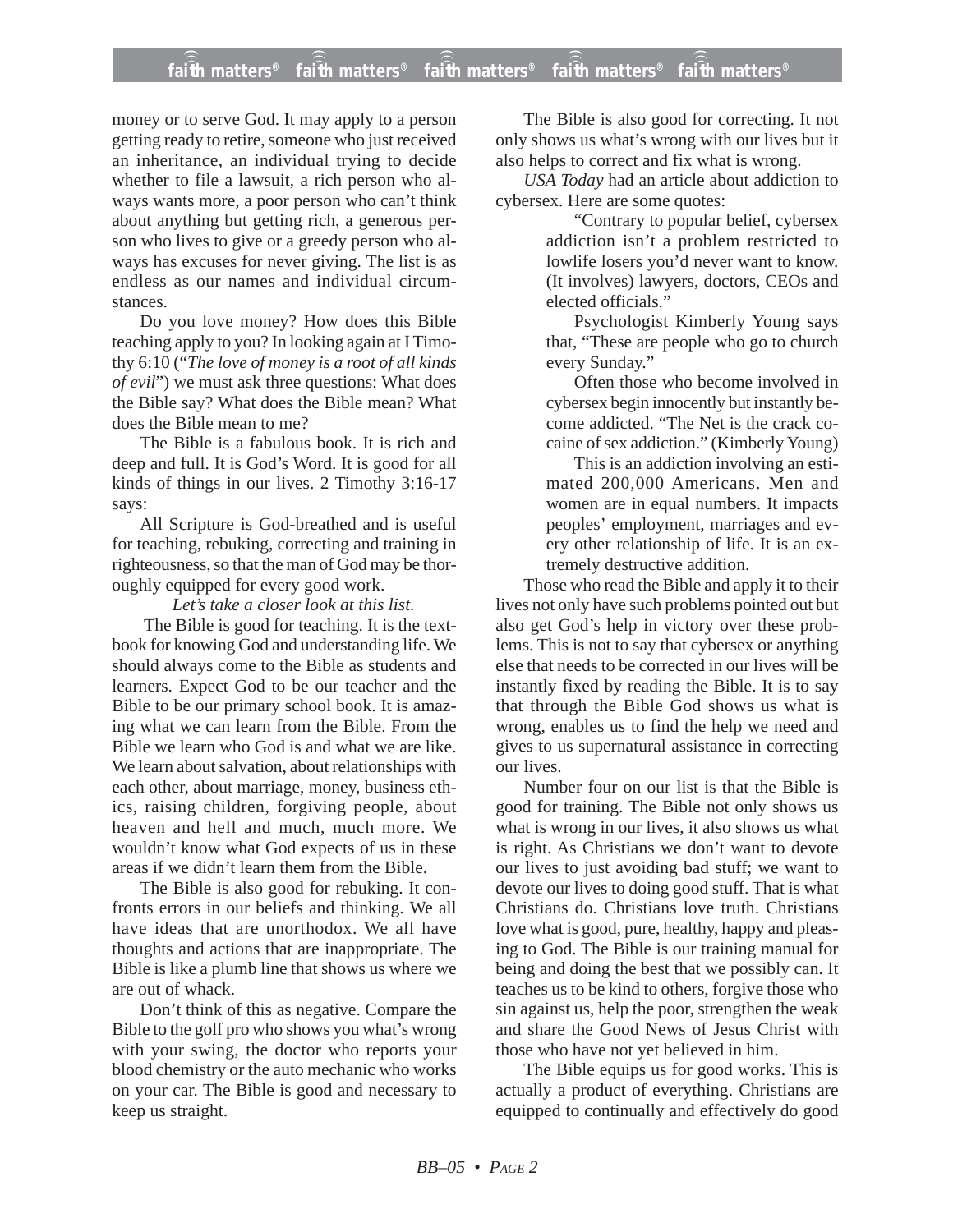## **faith matters® faith matters® faith matters® faith matters® faith matters®** ))) ))) ))) ))) )))

in a world that has a huge shortage of good works. Good works are all about application. Every one of us faces our own individual circumstances. Some of us are young; some are old. Some are male; some are female. Some are doctors; some patients. Some are teachers; some are students. Some are employed; some are unemployed. Some

are getting married; some are getting divorce. Some have wonderful next-door neighbors; some have obnoxious next-door neighbors. The list is endless. The Bible equips us to do good works in every possible situation we face.

"*All Scripture is Godbreathed and is useful for*

*teaching, rebuking, correcting and training in righteousness, so that (we) may be thoroughly equipped for every good work*."

Let's learn by practicing application of the Bible to our lives. The fourth book in the New Testament is the fourth biography of Jesus in the New Testament. Since the Christmas story of Jesus' birth had already been told in the biographies written by Matthew and Luke, John skipped the Christmas story. There was no need to explain it. Instead, he began by explaining that Jesus was the Son of God who lived forever in heaven before he was conceived in the Virgin Mary and nine months later was born in Bethlehem.

Early in John's biography of Jesus, in John 1:12, he explained why Jesus came to earth: " *. . . to all who received him, to those who believed in his name, he gave the right to become children of God."* This means that anyone who personally believes in Jesus as Savior will be saved from alienation and distance from God and will become immediately and forever adopted into the family of God. When we become God's children we are given the special privilege of being in God's family right now and are guaranteed life forever with him in heaven.

What is the personal application of this Bible teaching and interpretation? It is that we must receive him. If I receive Jesus as my Savior and Lord and believe in his name then I will have the right to become a child of God. The application is that if I do this I will receive eternal salvation. To apply the Bible is to receive Jesus. I've done this. If you want to become a child of God then apply this and receive Jesus and you, too, will become his child.

Later in the Bible the same author, John, raises the issue of continuing sin in our lives and what to do about it. I remember a Christian telling me

*When we become God's children we are given the special privilege of being in God's family right now and are guaranteed life forever with him in heaven.*

that I would be astonished if he told me all the sin in his head and heart. I think he assumed I wasn't much of a sinner. The truth is that we are all sinners. Look at what the Bible says in I John 1:9-10:

If we confess our sins, he is faithful and

just and will forgive us our sins and purify us from all unrighteousness. If we claim we have not sinned, we make him out to be a liar and his word has no place in our lives.

It is clear that we are all sinners. Anyone who says he or she is not a sinner is calling God a liar. I John 1:9 says if we confess our sins God will forgive us and totally clean us. The word "confess" comes from the Greek word that means "to say the same thing as." In other words, if we say the same thing about our sin that God says about our sin we have confessed that we are wrong. Then God will totally and completely forgive and cleanse us.

Application is very personal. What is your sin? What have you said or done or not said or done that God says is sin? Will you admit your sin? Will you tell God? If yes, you have applied the Bible and God will forgive you.

Let's look at a third example in 1 Peter 5:7. This year has been a year of worry for lots of people including Christians. Terrorism. War. Economic recession. Rising unemployment. Fluctuations in the stock market. It is a good year to read what the Bible says in I Peter 5:7 about comfort: "*Cast all your anxiety on him because he cares for you*."

These words are written in a context of difficulty and suffering. They expect us to be responsible to God in our attitudes and actions but recognize that so much of life is beyond our control. We should be humble before God admitting that